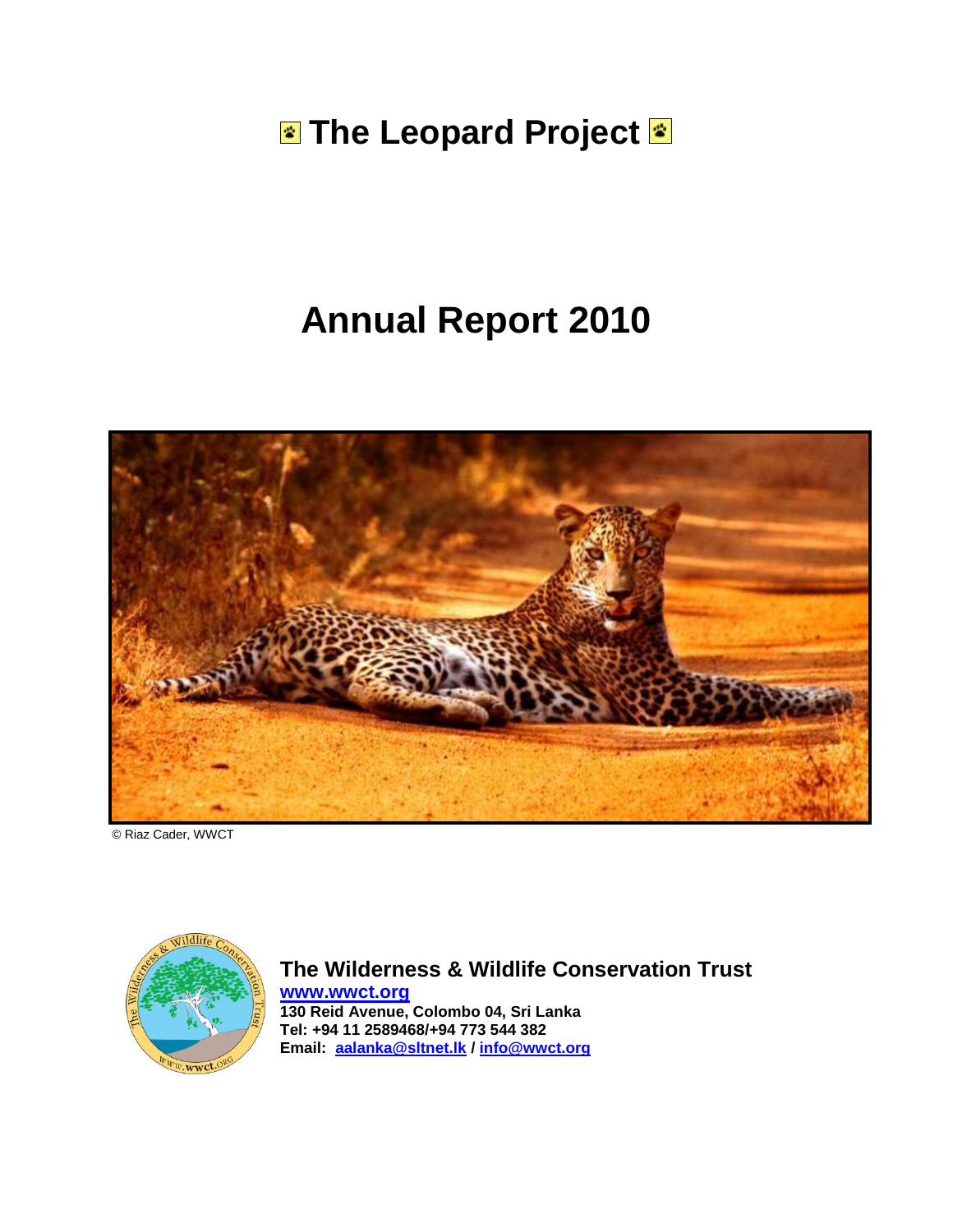#### **Executive Summary:**

In 2010 the Wilderness & Wildlife Conservation Trust's Leopard Project expanded beyond a strictly research-based approach to leopard conservation, designing and implementing a more broadly-based program focused on educating and fostering awareness about the issues facing the Sri Lankan leopard (*Panthera pardus kotiya*). A geographical expansion was also undertaken (Fig 1), whereby we initiated two projects in the lowland dry zone of the country to complement the ongoing work in the central hills. The first of these, a volunteer-based monitoring initiative called "Spotting the Spots", was launched in Yala National Park's Block I, one of the island's best leopard viewing areas and where the Leopard Project carried out a detailed leopard study in 2001-2. The second initiative enters uncharted territory with initial surveys, both ecological and social, conducted in the north of the country, in an area that has been off limits for almost three decades during the civil war. The war ended in May 2009 and slowly the area is opening up with de-mining efforts making resettlement increasingly possible. This area harbours the largest contiguous forest on the island, the Wanni jungle, once famed for its abundant wildlife but now an unknown quantity after so many years of conflict and uncertainty.

In the central hills we continued our camera trap surveys and leopard sign indexes in the Dunumadallawa forest reserve, a small but important forest patch which borders the town of Kandy. This forest reserve was also targeted as the initial site for an ambitious forest rehabilitation project. The goal of this project is to remove a 44 hectare *Pinus*  plantation that encompasses the upper slopes of this important watershed and re-plant native species with the twin goals of improving water retention on the upper slopes and increasing the available forest habitat for the wide array of species that live here. We are working on this project in conjunction with the Kandy Municipal Council, Waterworks Department, Forest Department and a local NGO. The Leopard Project has subsequently supplemented and expanded the small forest nursery on site and carried out biodiversity surveys (bird, butterfly, amphibian and mammal) in the forest reserve in order to fulfill the Environmental Impact Assessment criteria. These surveys will provide the ecological baseline for the whole project. Also in the central hills we conducted a recce trip in May to determine leopard presence in Horton Plains National Park as we hope to undertake a camera trapping survey in this area. The signs were encouraging and we are hopeful of getting permits to carry out a camera trap survey here in the coming year.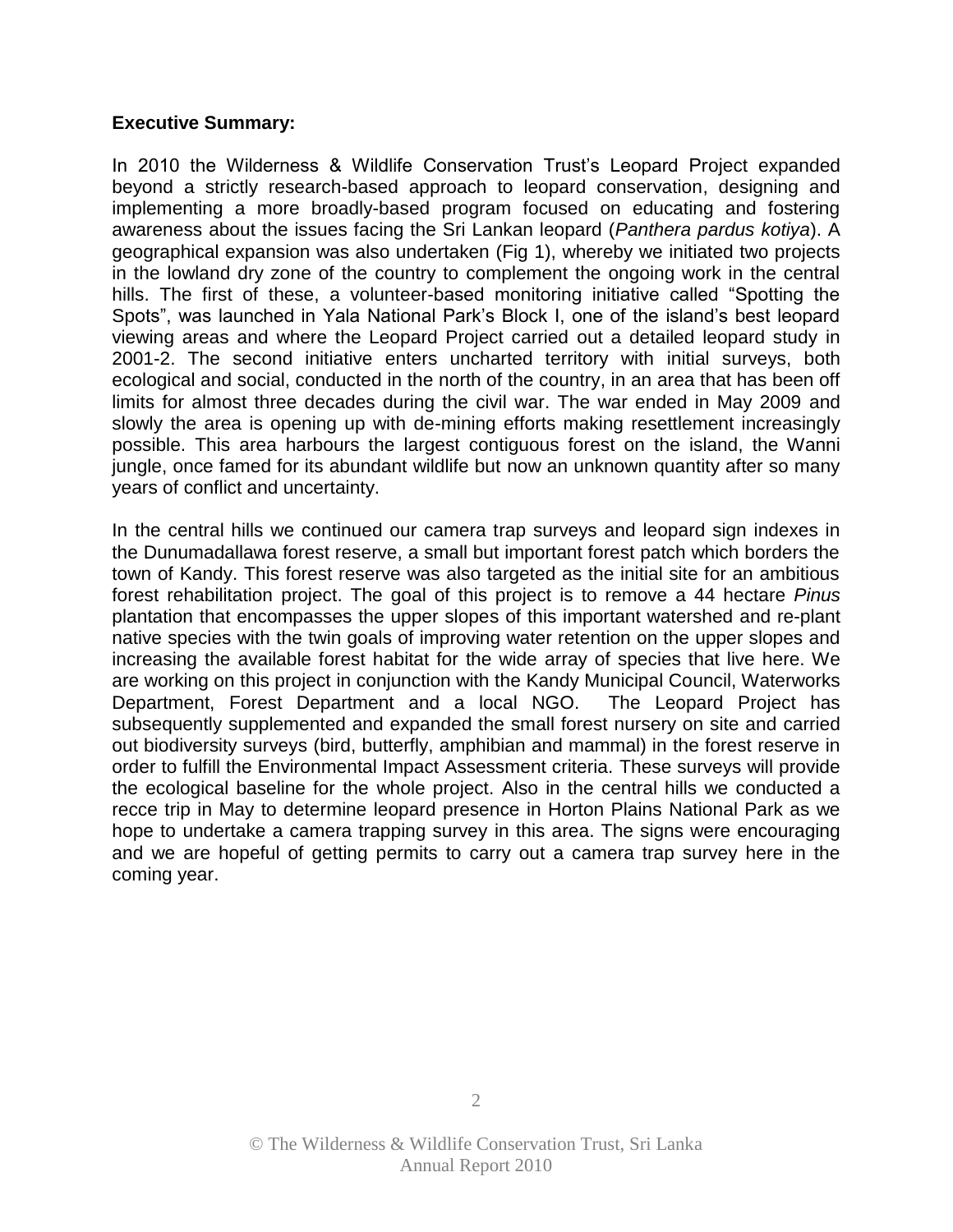

© The Wilderness & Wildlife Conservation Trust, Sri Lanka Annual Report 2010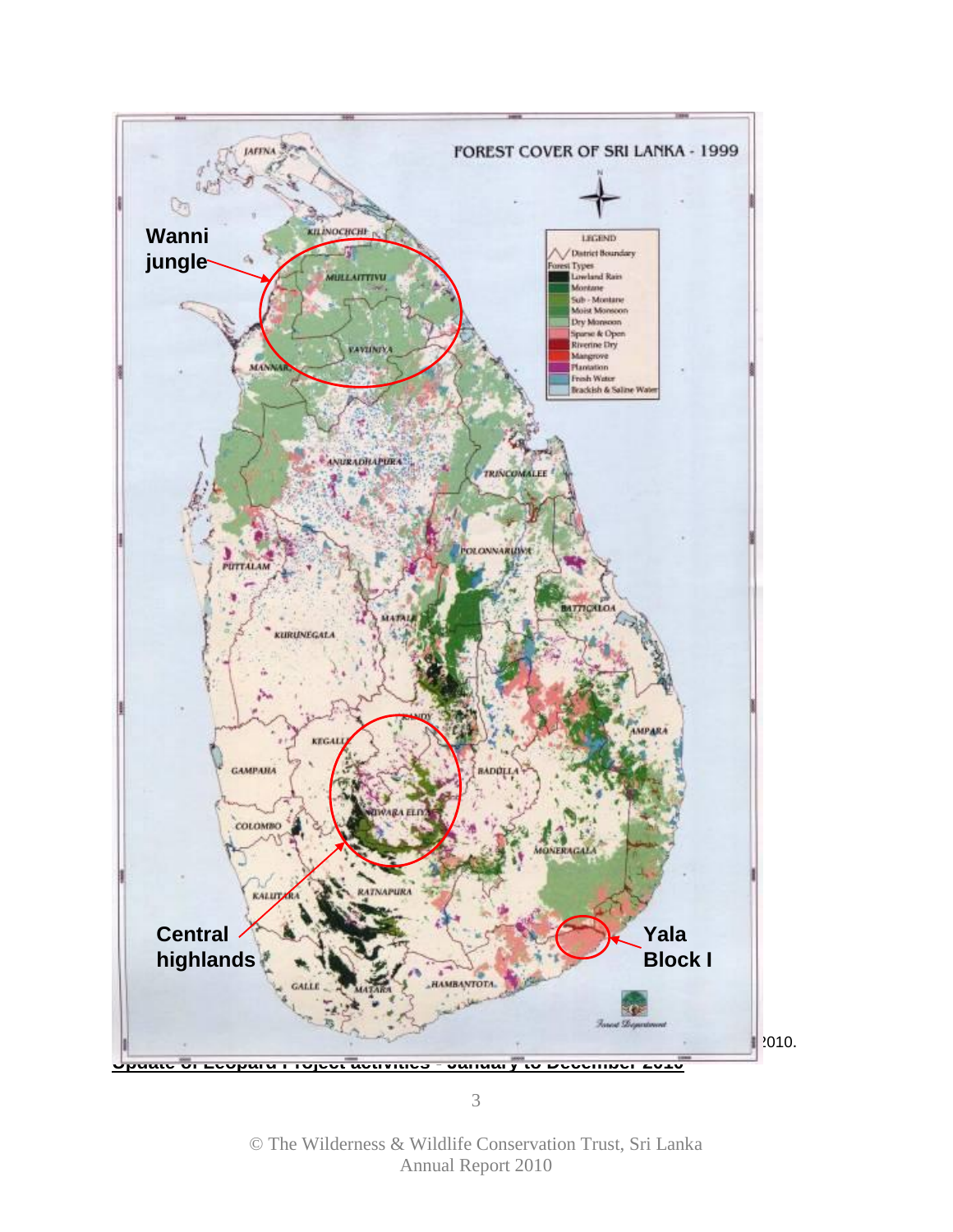#### I. Research

- A. Central Hills
	- *i. Dunumadalawa/Hantane*
	- *ii. Horton Plains National Park*
- B. Yala Block I
- C. Wanni
- II. Reforestation
	- A. Dunumadallawa
- III. Education and Awareness
	- A. Open University education fair
	- B. Villages surrounding Dunumadallawa
	- C. Leopard cards
	- D. Website re-vamping

IV. Acknowledgements

#### **I. Research**

Direct research continues to be the main avenue by which the Leopard Project attempts to undertake leopard conservation in Sri Lanka, believing that it is only by understanding important aspects of leopard distribution, ecology and behaviour that effective management and conservation plans can be designed and implemented.

A. Central Hills

## *i. Dunumadalawa/Hantane*

We are continuing to monitor the Dunumadalawa forest reserve on a monthly basis, recording both leopard and prey sightings and signs. We have also been continuing with the camera trap surveys, conducting a 90 trap night trapping schedule from October through December. Unfortunately unusually heavy rains caused some equipment damage, limiting the data coming in. No leopards were captured during this period and minimal signs were found. It is hoped that by increasing the duration of these surveys we will be able to pick up on seasonal trends of habitat use that may help us to understand how leopards are using this, and other small forest patches.

## *ii. Horton Plains National Park*

This 3160 hectare National Park is the country's highest ranging from 1800 m to 2389 m above sea level. It holds the island's  $2<sup>nd</sup>$  and  $3<sup>rd</sup>$  highest peaks and forms the upper watershed of three major rivers, the Mahaweli, Kelani and Walawe. The plateau which holds the plains for which the park is named sits at 2100 m, the highest tableland on the island. Large herds of sambhur deer (*Cervus unicolor*) congregate on these patana grasslands and form the basis of the leopard diet in this area (75.8%; N=29; Ranawara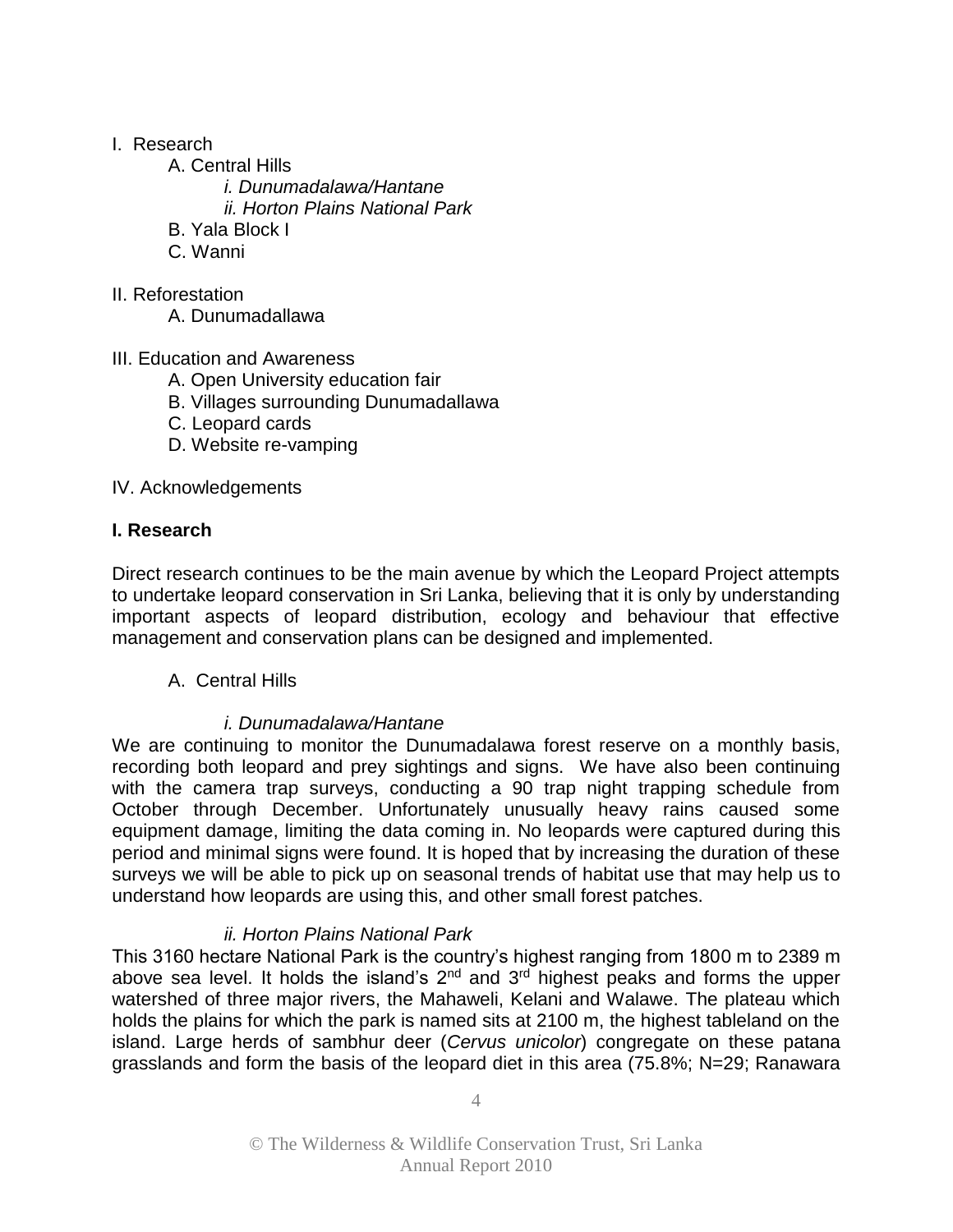et al 1998). Our previous work in a bordering forest/tea mosaic (Agra-Bopaths) also found these large deer to be the most important component of leopard diet (54.2%; N=24) (Kittle et al. in prep). Because Horton Plains NP represents the most cohesive protected section of highland forest, has a sizeable prey base and borders the larger Peak Wilderness Sanctuary (22 379 hectares) we hypothesize that it may be a source forest for the central highlands, producing the animals that then move into other less pristine forest patches.

Despite being the only National Park in the central highlands, there has never been a systematic survey of leopards in Horton Plains, and the current park warden is interested in the Leopard Project doing just that. To investigate the possibility of conducting a camera trapping survey in Horton Plains, the WWCT conducted an observational recce in May 2010. Well aware that leopards inhabit this forest we were nevertheless surprised to find 35 leopard signs in the Park in three days of investigation. These included 18 separate pugmarks, 7 scats, 9 scrapes and a carcass. The trail network is also extensive enough to make conducting a camera trap survey reasonable; we are preparing to submit a proposal to DWC for permits to undertake such a survey in 2011.

#### B. Yala Block I

In 2001-02 the Leopard Project conducted an intensive 20-month study of the leopards that inhabit Ruhuna (Yala) National Park's 14,100 hectare Block I. The leopards in this park are thought to be some of the most visible in the world and our previous work helped to determine that the population density (15.1/100km2) was one of the highest ever recorded (Kittle and Watson 2002). The high prey base – Axis or spotted deer (*Axis axis*) form the majority of the available and utilized prey – and protected status of this park allow for these high numbers and relatively small home range sizes (Kittle and Watson 2002).

Key to the protection of this park is tourism (it is the most visited of the 50 protected areas in the country) as the presence of visitors ensures that poachers (of trees and wildlife) are not allowed to act with impunity. Taking this a step further, the Leopard Project recognized both that leopards in this park are remarkably visible and that there is a strong core of regular local visitors with an overarching interest in photography. As leopards are a favourite photographic subject we decided to see if we could effectively monitor the population (with our previous study used as a baseline) by using a regular group of trained volunteers photographs. This method is not new. It has been, and is still being, used with success in Tanzania where the rapid decline of the Ngorongoro Crater lion (*Panthera leo*) population during the canine distemper outbreak in the early 90s was reconstructed using tourist photographs (Packer et al 1991) and tourist photos remain a central component of the ongoing cheetah (*Acinonyx jubatus*) research in neighbouring Serengeti National Park (Sarah Durant, pers obs).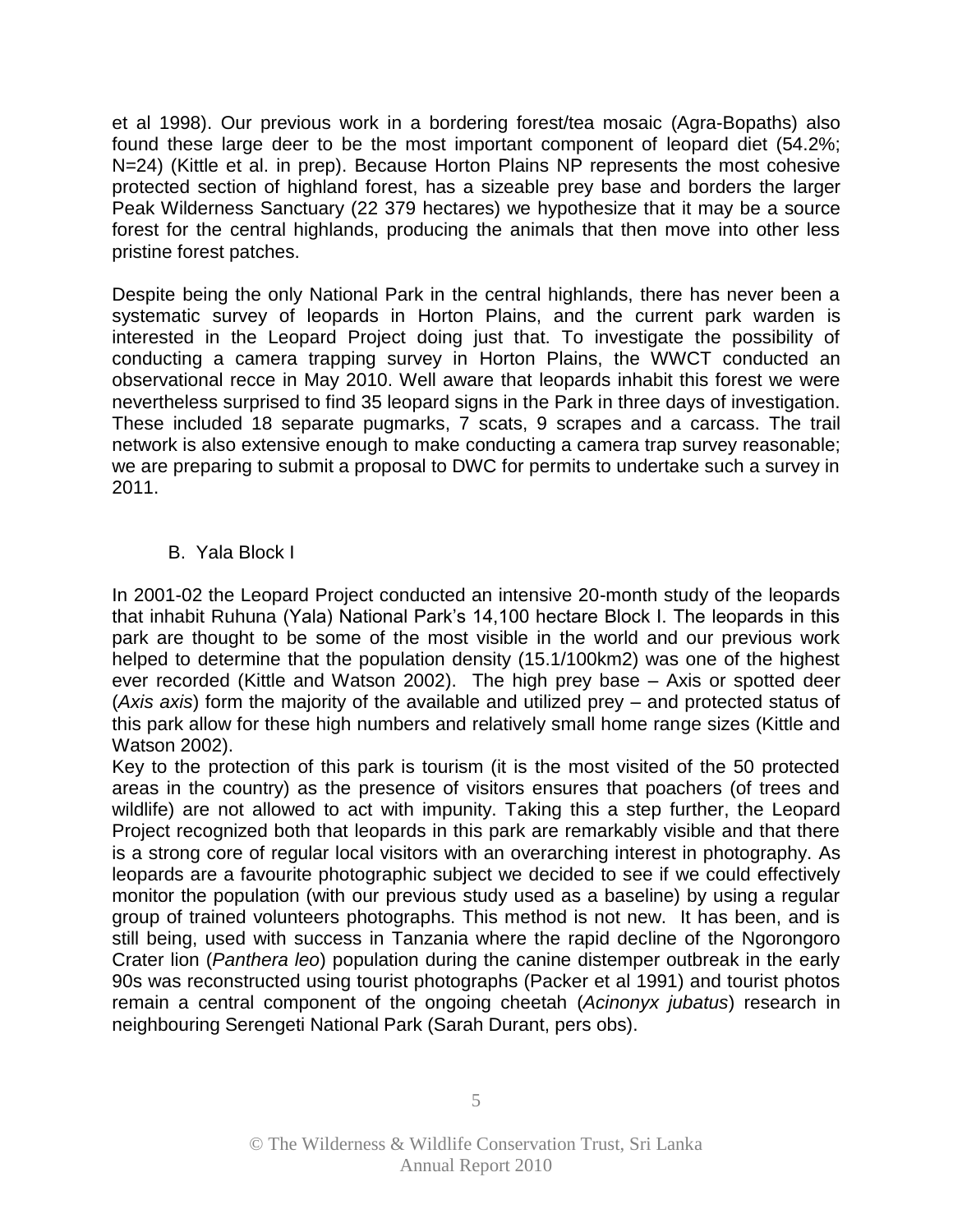#### C. Wanni

According to extensive hunting records and numerous written accounts, the dry monsoonal jungles of the north, known as the Wanni, were considered the best place for wildlife on the island during the British colonial period. However, almost three decades of civil war has had unknown impacts on the region. The fighting in and around the Wanni jungles ensured no development occurred here which might have actually had a positive impact on wildlife populations, however poaching, unregulated timber extraction, incidental killing from mines, a lack of law enforcement and hunting by army and LTTE might all have conspired to negatively impact the region's wildlife. To try and determine these impacts and understand the current status of the Wanni we have initiated social and ecological surveys there.

The war ended almost two years ago and while de-mining is ongoing, the area is slowly opening up for resettlement. Already potential conflicts have arisen between wildlife and settlers. Human-elephant interaction is considered a larger problem but there are also issues of human-leopard conflict arising, with 3 leopards being caught in traps and killed (Fig 2). These are not new issues in the area, as there has always been people and wildlife co-existing here, however the return of people after a long absence and the probability of altered wildlife movement and behaviour patterns during this absence means that achieving a balance will take some time. In the area between Vavuniya and Mallavi most habitations were abandoned during the war. Many cattle were left behind and became feral. It is probable that these then became prey for the leopards that have always roamed the suddenly uninhabited forests. Post-war, people are returning to their old homesteads (Fig 3) and feral cattle are being rounded up and distributed among villagers and new cattle brought into the area. Leopards are continuing to prey on these animals but given the changed human context, this form of predation is now visible and can elicit resistance from villagers.



Fig 2. Trapped and killed leopard in Malavi and Unit 1, Kalmadu, Vavuniya District.

6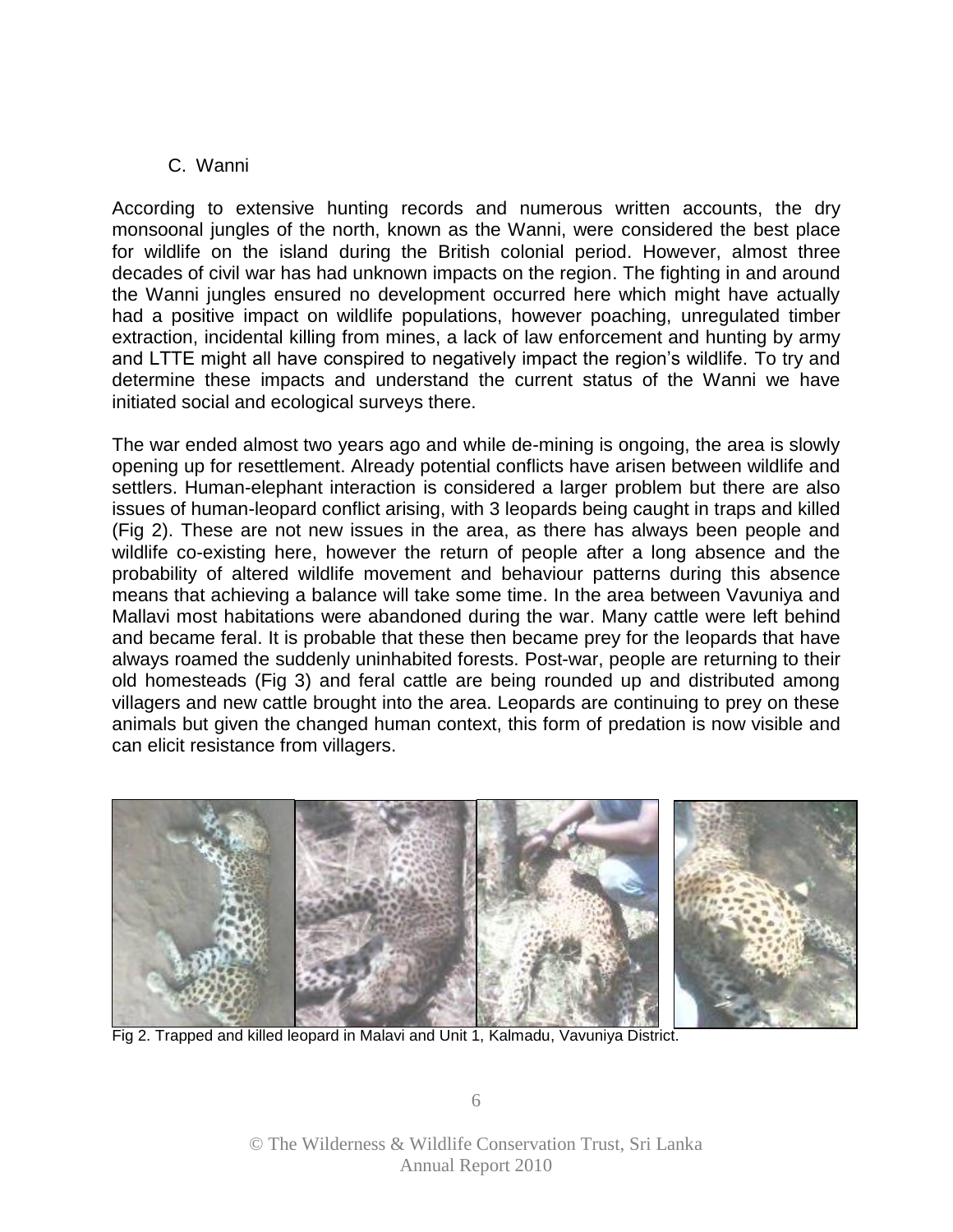During discussions with villagers in a two day visit in September we were able to document several separate incidents of leopards killing cattle (almost exclusively calves) in the previous 6 months. According to interviewed farmers, all of whom were contacted because they reported leopard incidents, 11 calves, 1 cow and some goats were killed by leopards during this time. Collectively these farmers reported owning 123 cattle. In order to determine the frequency, and thus impact, of this domestic livestock predation we hope to obtain Department of Defense (DoD) clearance if required, to collect scat in the Wanni forests and conduct large mammal presence/absence surveys.



Fig. 3 A typical homestead near Mallavi, Vavuniya District

We have so far conducted structured interviews with 17 randomly selected farmers situated between Vavuniya and Mallavi in order to try and ascertain the extent of the problem. We hope this to be a first step towards a viable solution and a more general understanding of the overall situation. These interviews have begun to highlight some interesting results. For example farmers indicate that there has been an overall increase in wildlife abundance in the past 10 years. This increase is despite the consensus observation that there has been a widespread decline in the abundance of large trees in these forests. Of note also is the fact that 94% of these farmers considered leopards to be present in the area (Table 1), with most interviewees indicating that they were common.

Table 1: List of common mammal species (by Order and Family) reported to be present in the Wanni area between Vavuniya and Mallavi, by farmers (N=17) interviewed in September and December 2010. Status includes whether species is endemic (E) and its Red List status (2007 Sri Lanka Red List) where EN = endangered, VU = vulnerable.

|              |                 |                              |                     |                 | $\%$    |
|--------------|-----------------|------------------------------|---------------------|-----------------|---------|
| Order        | Family          | <b>Species</b>               | Common name         | <b>Status</b>   | present |
| Artiodactyla | <b>Boviidae</b> | <b>Bubalus bubalis/arnee</b> | Water buffalo       | VU <sup>#</sup> | 35.3    |
|              | Cervidae        | Axis axis                    | Axis (spotted) deer |                 | $94.1*$ |
|              |                 | Cervus unicolor              | Sambhar             |                 | $52.9*$ |
|              |                 | Muntiacus muntjak            | <b>Barking deer</b> |                 | $47.1*$ |
|              | Suidae          | Sus scrofa                   | Wild boar           |                 | 47.1    |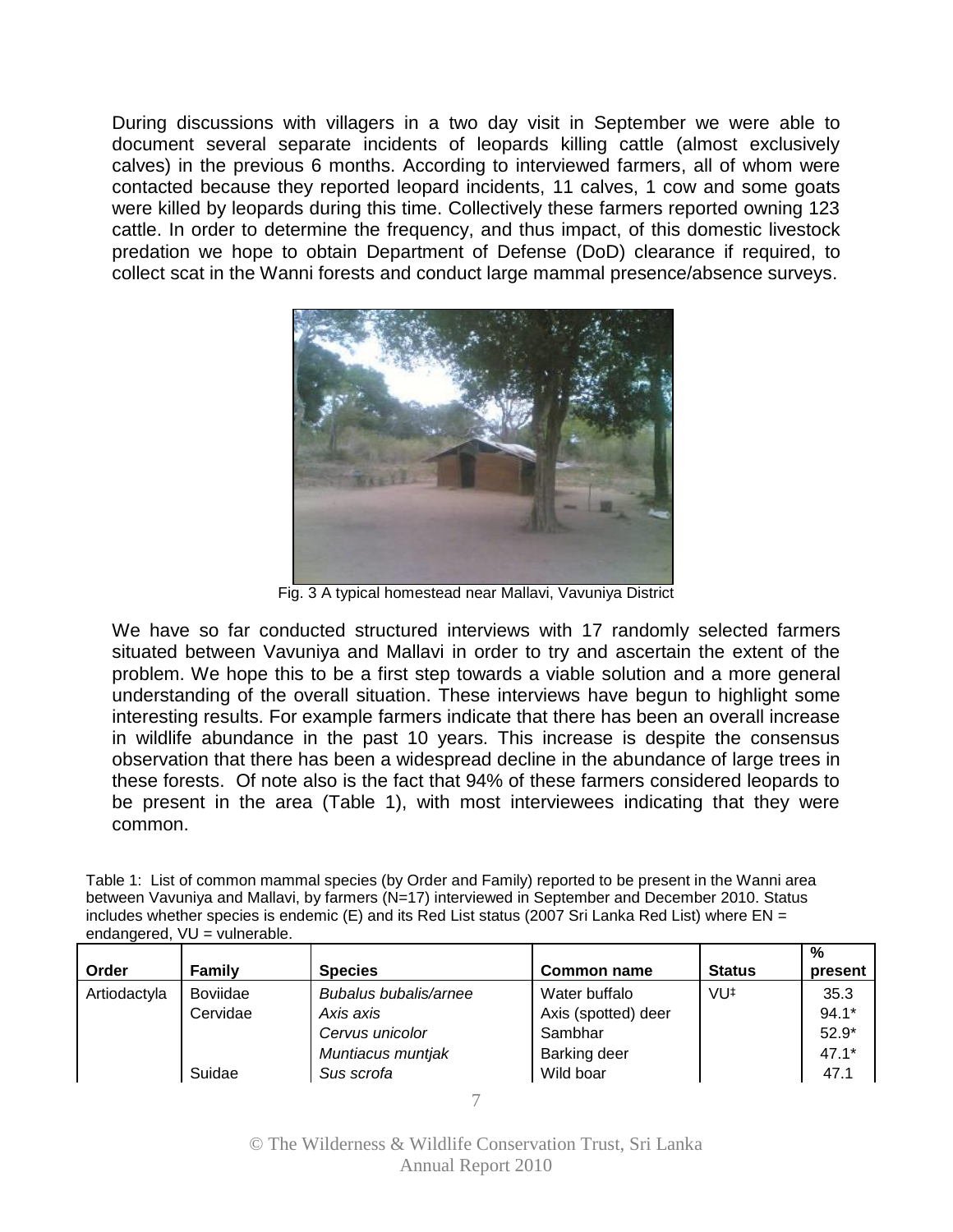|                 | Tragulidae      | Moschiola meminna         | Mouse deer          | Е                     | 35.3    |
|-----------------|-----------------|---------------------------|---------------------|-----------------------|---------|
| Carnivora       | Canidae         | Canis aureus              | Jackal              |                       | 17.6    |
|                 | Felidae         | Felis chaus               | Jungle cat          | VU                    | $11.8*$ |
|                 |                 | Panthera pardus kotiya    | Leopard             | E, EN/VU <sup>t</sup> | $94.1*$ |
|                 |                 | Prionailurus rubiginosus  | Rusty-spotted cat   | EN                    | 64.7*   |
|                 |                 | Prionailurus viverrinus   | Fishing cat         | VU                    | $29.4*$ |
|                 | Herpestidae     | Herpestes smithii         | Grey mongoose       |                       | 23.5    |
|                 | Ursidae         | Melursus ursinus          | Sloth bear          | EN                    | 82.4*   |
|                 | Viverridae      | Paradoxurus hermaphoditus | Palm (toddy) cat    |                       | 5.9     |
| Lagomorpha      | Leporidae       | Lepus nigricollis         | Black-naped hare    |                       | 58.8    |
| Pholidota       | Manidae         | Manis crassicaudata       | Pangolin            |                       | 58.8    |
| <b>Primates</b> | Cercopithecidae | Macaca sinica             | Toque macaque       | Е                     | $82.4*$ |
|                 |                 | Semnopithecus entellus    | Grey langur         |                       | $82.4*$ |
|                 |                 | Trachypithecus vetulus    | Purple-faced langur | E, VU                 | $5.9*$  |
|                 | Lorisidae       | Loris lydekkerianus       | Grey slender loris  |                       | $17.6*$ |
| Proboscidea     | Elephantidae    | Elephas maximus           | Asian elephant      | VU                    | $93.8*$ |
| Rodentia        | Hystricidae     | Hystrix indica            | Porcupine           |                       | 70.6    |
|                 | Sciuridae       | Funambulus palmarum       | Palm squirrel       |                       | 17.6    |

\* = species about which surveys specifically inquired about presence. Other species were mentioned independently by interviewees when asked about general wildlife, therefore the percentages do not represent true presence/absence but instead provide a coarse species list.  $\pm$  = Bubalus arnee is the wild buffalo and its status is vulernable whereas Bubalus bubalis is the domestic water buffalo and its status is common. In this area we have not yet determined which species is present.  $t =$  Panthera pardus kotiya is listed as vulnerable in 2007 Sri Lanka Red List and as endangered in the 2009 Global IUCN Red List.

Perhaps of greater interest from the perspective of ecological resilience, 82.4% of respondents indicated the presence of sloth bears (*Melursus ursinus*) in the surrounding forests. Bears are much less tolerant of human interference and forest degradation than leopards, which are adaptable enough to live in and around heavily impacted areas, and are thus a better indicator of ecosystem health.

We are interested to monitor how the return of villagers to these areas will affect wildlife populations. Most villagers rely on forest areas to graze their cattle and procure fuel wood, and are thus cognizant of the importance of intact forest. Evidence of this form of stewardship comes from the fact that most villagers interviewed expressed sadness in the loss of large trees in their areas. Furthermore many still believe in living in coexistence with wildlife and it is commonly accepted that if a few cattle are missing when their herds return from freely grazing in the forest, this is the price that must be paid for use of that forest. In large part this co-existence is what allows for humans and wildlife to live so close together in such high numbers in Sri Lanka and we believe it must be fostered as a philosophy that is key to the continued existence of leopards in the area. Of course the ecological balance is dependent upon the number of returnees and importantly the scale of development programs that might be initiated here.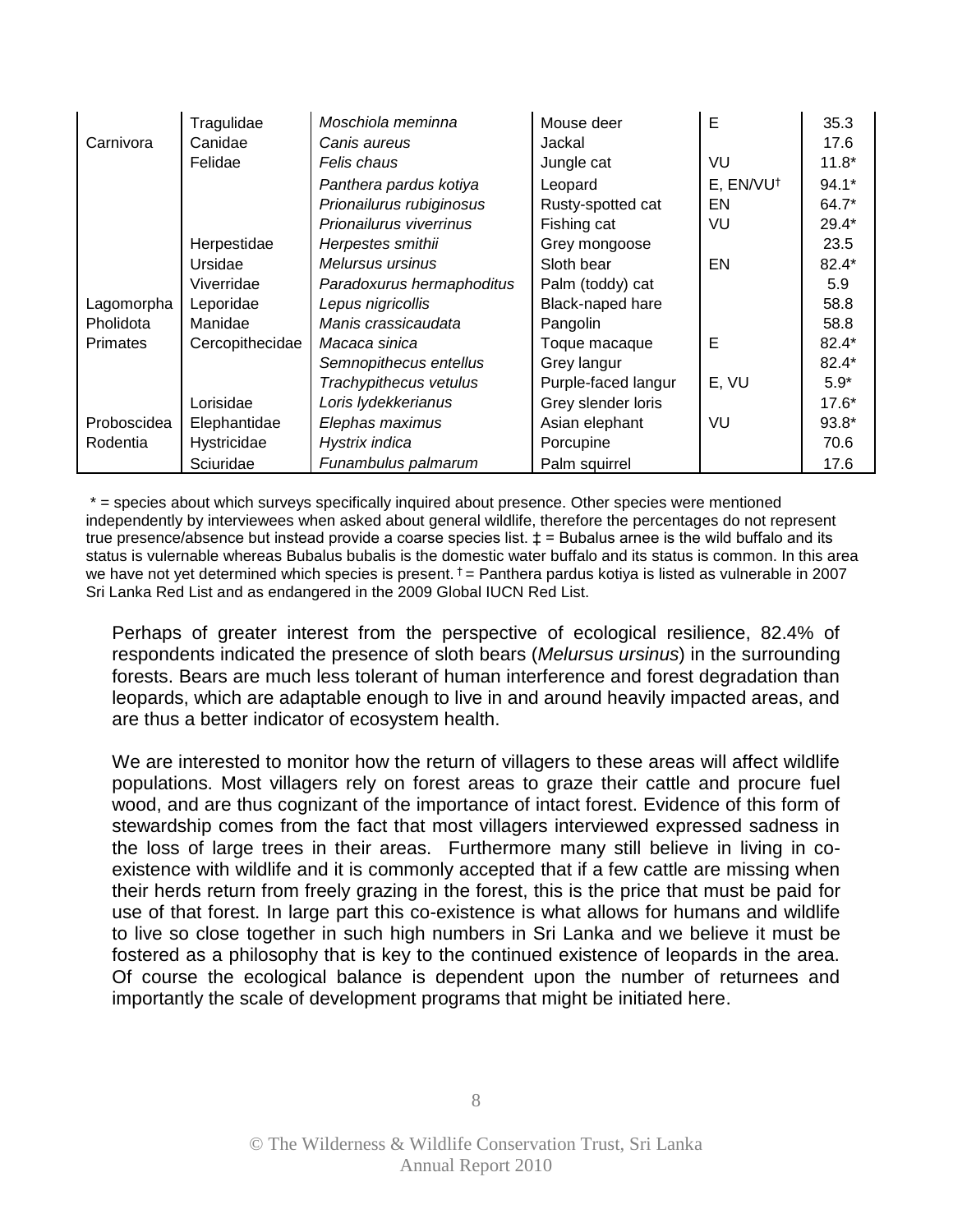#### **II. Reforestation**

A central component of the WWCT mandate is to ensure that viable forest patches remain intact and that connections and corridors be preserved or created where necessary to ensure the movement of wildlife between these patches. The key to this is sensible land use planning, so we are looking at ways in which existing land use practices be altered in order to improve ecosystem functioning and provide higher quality habitat for wildlife. One area that WWCT has identified to target is pine (*Pinus caribaea*) plantations. These monocultures dominate many of the high ridges throughout the central highlands, introduced in 1978 in watershed reforestation projects (due to their speed of growth) but planted since 1964 to produce chipboard, pulp, paper and fuel. Public concern regarding the negative impacts of these plantations ensured that the practice was stopped, albeit with thousands of hectares already planted. Apart from being alien species with very low ecological value compared to indigenous tropical forest, these pine plantations have a negative impact on natural vegetation regeneration and soil biodiversity (Nissanka et al 2005). Additionally water retention is compromised, resulting in increased erosion, heightened flood risk and increased drought effects during dry periods (Hofstede et al 2002).

#### A. Dunumadallawa

The Dunumadallawa forest reserve protects the watershed forests for the drinking water reservoir for the town of Kandy in the central hills. The Leopard Project has worked in this forest reserve for over 7 years, documenting the existence of leopards here and analyzing aspects of their abundance, feeding ecology and habitat selection (see 2009 annual report). Out of this work has come the knowledge that the 44 hectare *Pinus* plantation that tops the southern ridge of the reserve, is little used by leopards or their prey, is floristically impoverished relative to the rest of the reserve and provides no benefit to the efficiency of the catchments area. With strong support from the local Waterworks department who oversee the forest reserve and have also witnessed the negative impacts of the pine plantation, we selected this site to initiate plans to replace highland pine forests with natural forest.

This project is large and comes under the auspices of a number of different government bodies. These include the Waterworks Department which comes under the Kandy Municipal Council and the Forest Department which is responsible for plantation lands. On the ground we scaled up the on-site forest nursery from which indigenous trees will be sourced for re-planting (Fig 4), established an on site office (Fig 5) and carried out essential preliminary field work.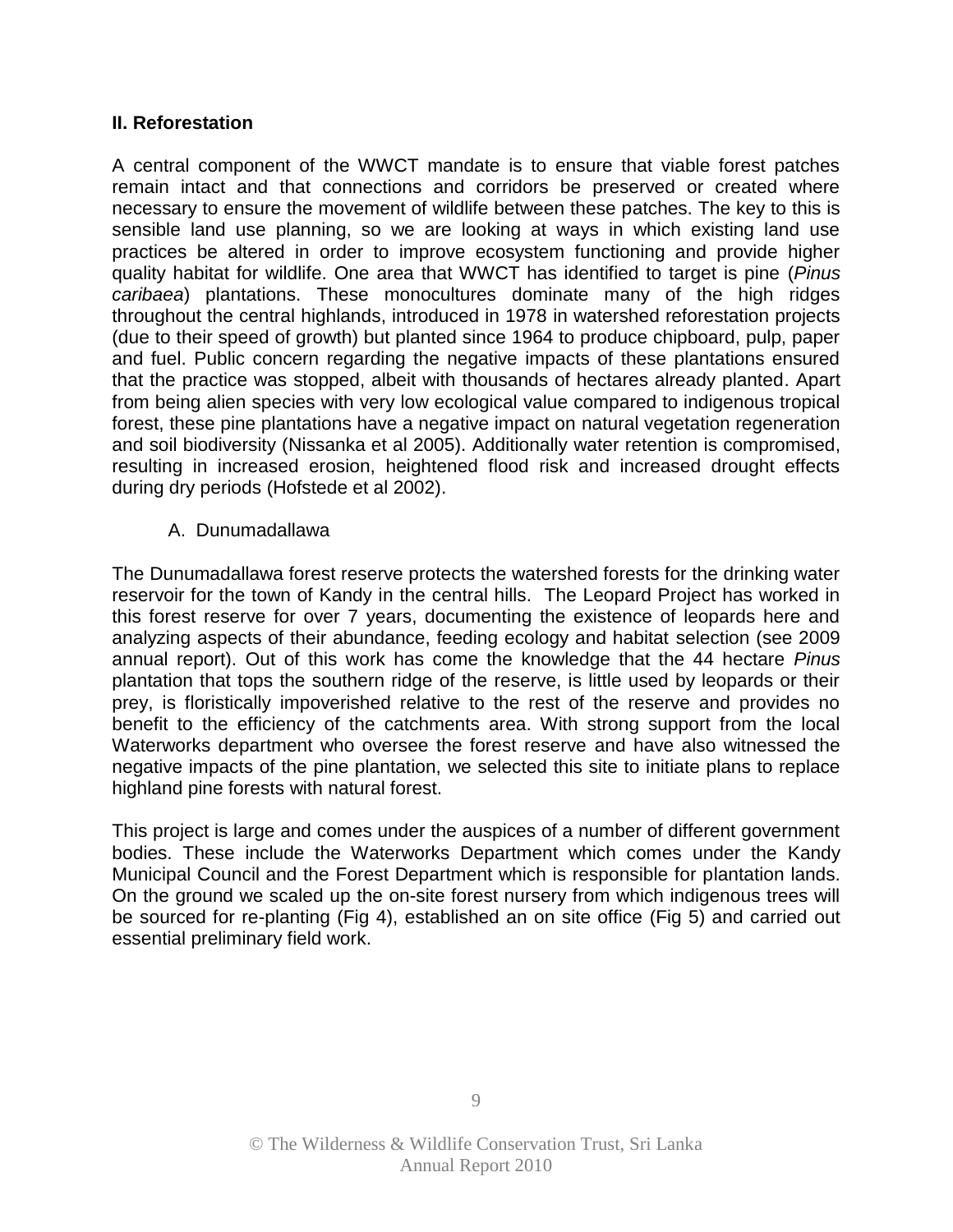

#### \ Fig 4. Seedlings (L) and putting up the fence (R) around the Forest Nursery, Dunumadallawa.



Fig 5: WWCT staff in the Dunumadallawa forest reserve Leopard Project office.

10

© The Wilderness & Wildlife Conservation Trust, Sri Lanka Annual Report 2010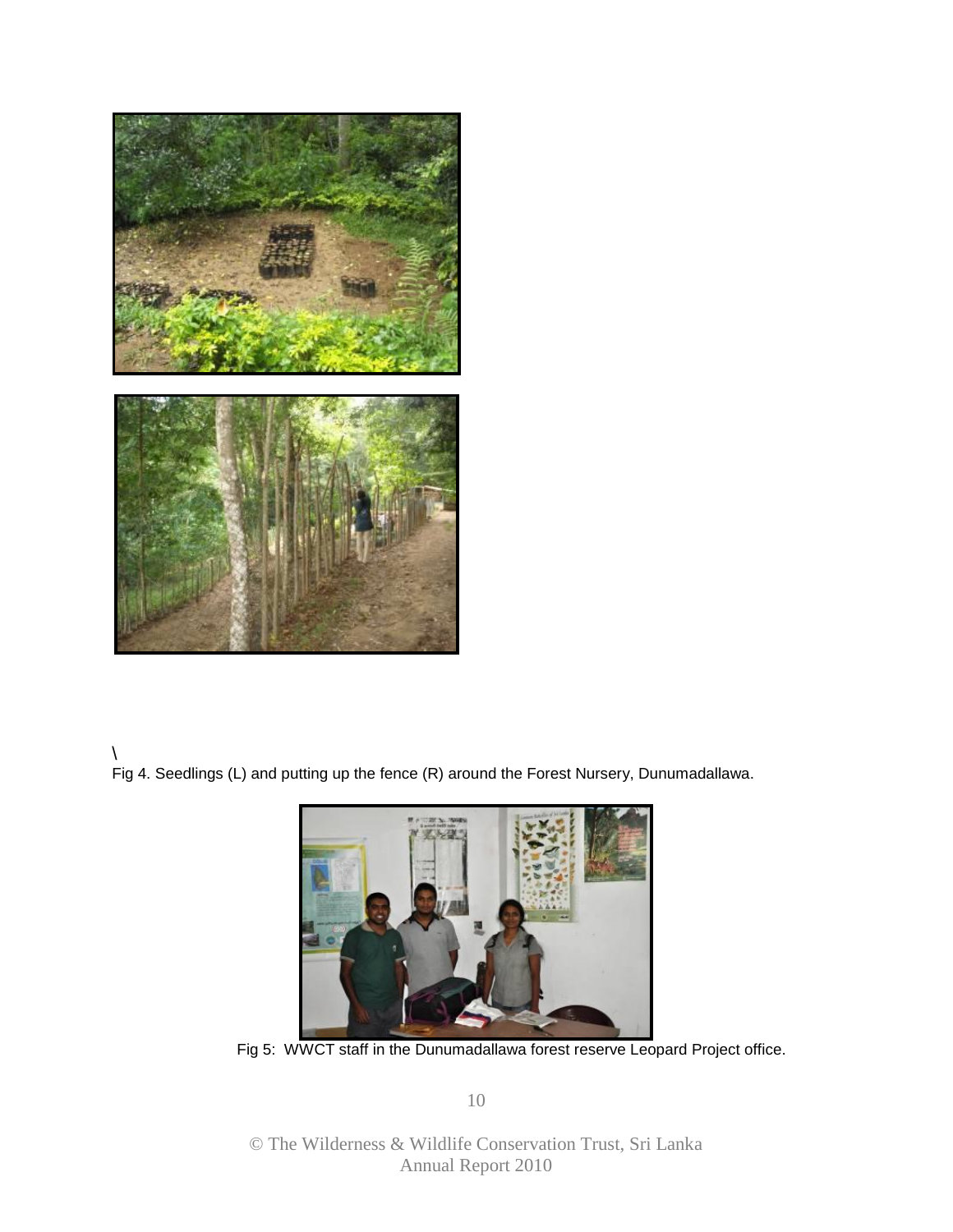We have also conducted a number of surveys aimed at quantifying the reserve's biodiversity. These include bird, mammal, butterfly and amphibian surveys (Table 2 & Fig 6). Soil sampling in the pine plantation is also being conducted (Fig 11).



Fig 6: A frog being identified by Chanaka Kumara, Leopard Project field assistant, during amphibian surveys in Dunumadallawa.



Fig 7: collection of soil sample from the Pinus plantation at the top of the Dunumadallawa forest.

Table 2: Results of biodiversity surveys in Dunumadallawa forest reserve showing number of endemic, critically endangered (CR), endangered (EN), vulnerable (VU) and total species for 6 classes. Amphibian and plant surveys are not yet completed.

|                    | Endemic | <b>CR</b>      | <b>EN</b> | VU | <b>Total</b> |
|--------------------|---------|----------------|-----------|----|--------------|
| <b>Birds</b>       |         |                | ∩         | 3  | 60           |
| <b>Butterflies</b> |         | $\overline{2}$ | ∩         | 2  | 70           |
| <b>Mammals</b>     | 5       |                | 2         | 4  | 22           |
| <b>Reptiles</b>    | 3       |                | 0         |    | 14           |
| Amphibians         | .       | .              | .         | .  | 6            |

© The Wilderness & Wildlife Conservation Trust, Sri Lanka Annual Report 2010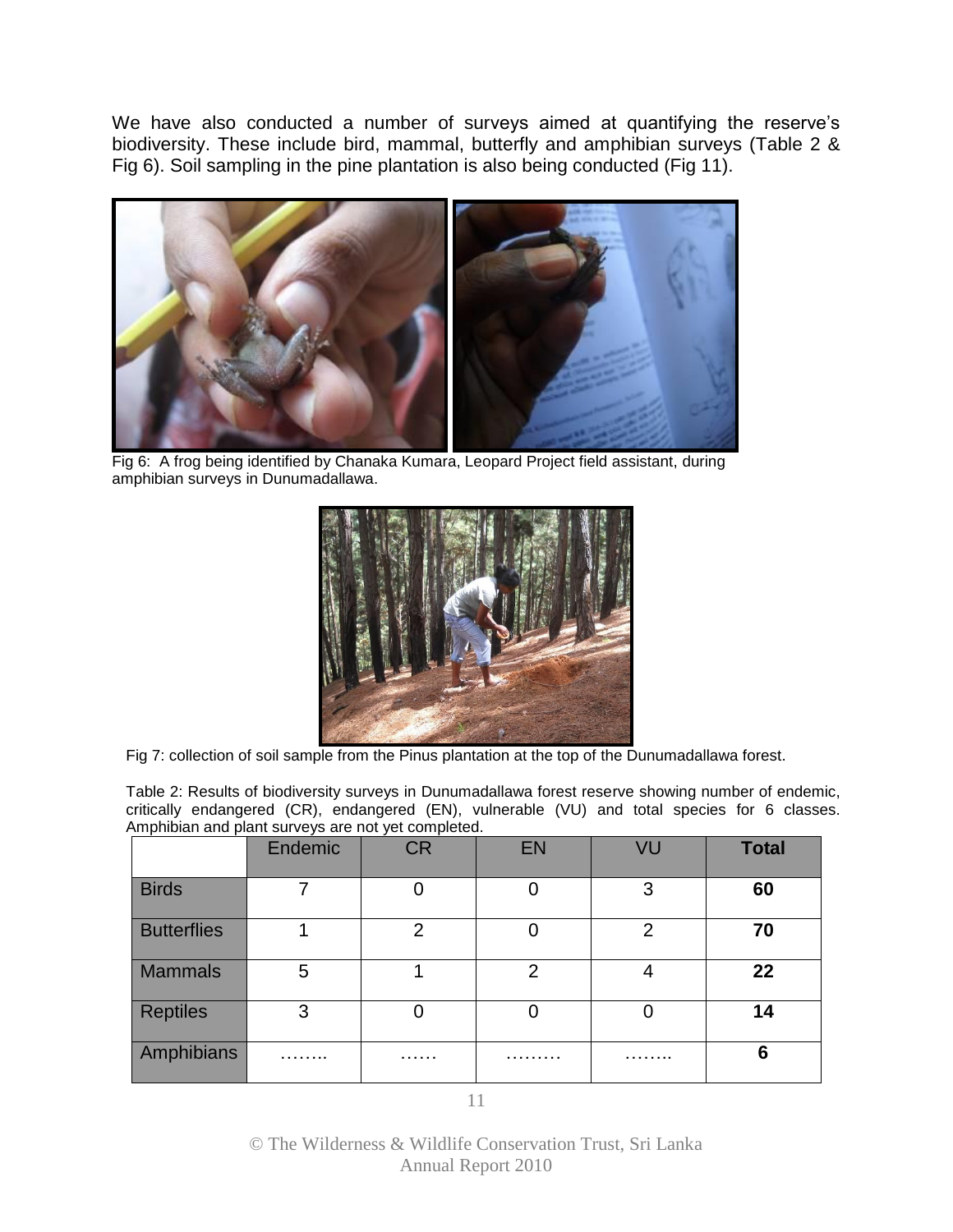| . | . | . | . |  |
|---|---|---|---|--|
|   |   |   |   |  |

#### **III. Education and Awareness**

A. Open University education fair

WWCT's Leopard Project was invited to participate in the Open University of Sri Lanka's 60th anniversary island-wide education fair conducted from June through August 2010. We developed a stall showcasing the Sri Lankan leopard, our work to date throughout the country and highlighting the conservation issues and associated challenges still ahead. We also created an interactive power point presentation to complement the pamphlets, posters and other literature. The stall and presentation traveled to Kandy, Colombo, Jaffna and Batticaloa and reached thousands of people, both school children and the general public (Fig 8).

B. Villages surrounding Dunumadallawa

A key part of the re-forestation work on-going in Dunumadallawa is to increase the awareness in surrounding communities about the importance of protecting watershed forests such as this one. Many people in these communities take the forest for granted and are not fully aware of the reason for its existence or the ecological role that it plays. Neither are they cognizant of the biodiversity that exists in the forest. We have been actively engaging these communities in discussing the forest, its role in community life and its ecological importance (Fig 9). These border communities use the forest regularly, not just as the source of their water but also for fuel wood, fruit and medicinal plants and as a short cut to walk through to other areas. Linking this everyday use to the pine removal program makes the project more relevant and encourages support.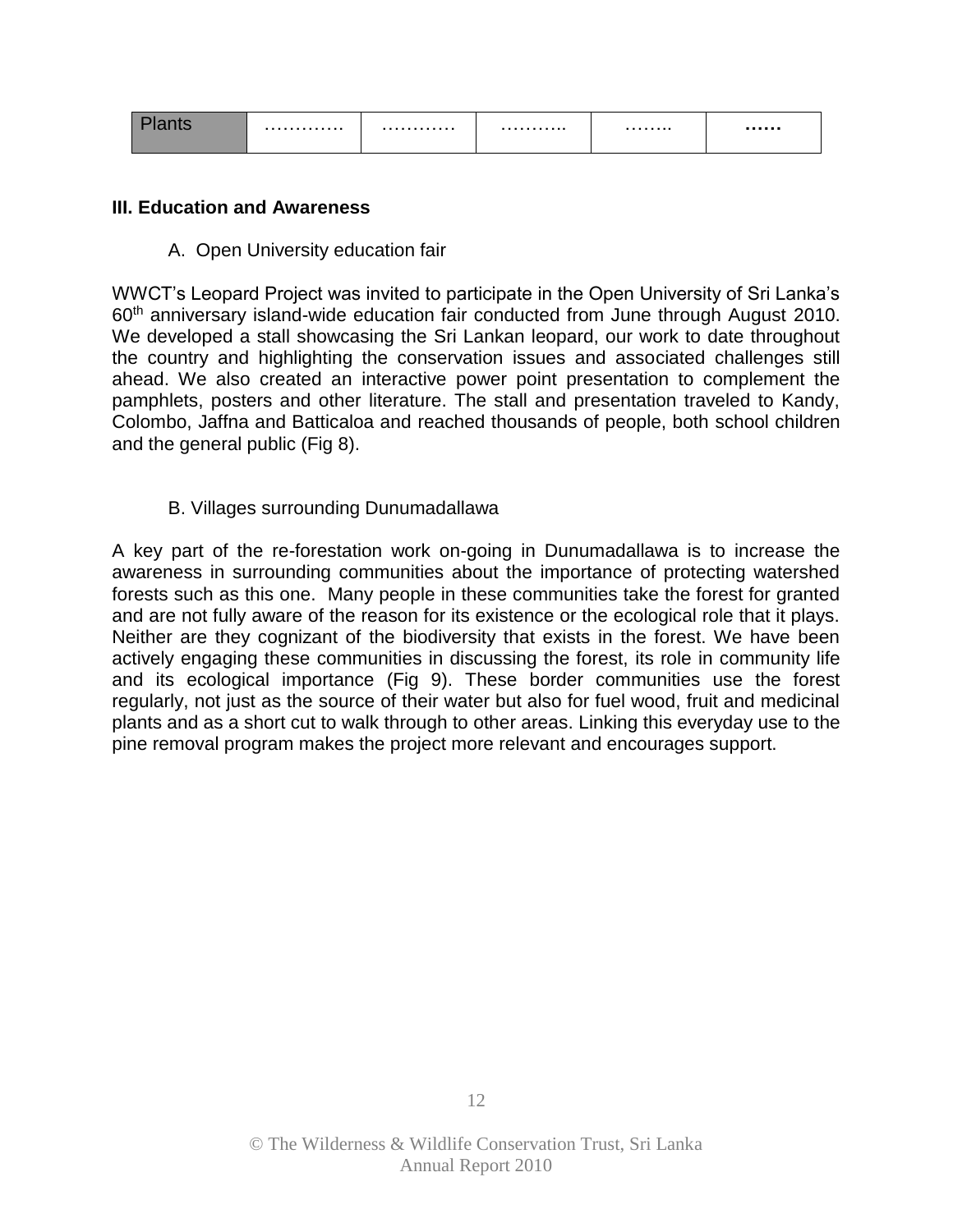

Fig 12. The Leopard Project stall at Kandy and Colombo (L) and WWCT research assistant Chanaka Kumara talking to a group of visiting school students (R).



Fig 13: WWCT staffer Nimalka Sanjeewani talks to students (L) at Udawala Vidayalaya about the importance of forest conservation; a public presentation in Kandy (R).

#### C. Leopard cards

We have designed a simple information card about the Sri Lankan leopard which includes a discussion of its conservation status, sub-species designation, ecology and behaviour as well as highlighting present and future conservation issues. It includes attractive photos and a replica pugmark to be visually interesting. The idea of the card is to provide attractive educational material that can easily be picked up at presentations, exhibits etc. in order to ensure that a literal take home message is available to those interested. We envision the cards being available at WWCT events and presentations as well as at National Park visitor centres.